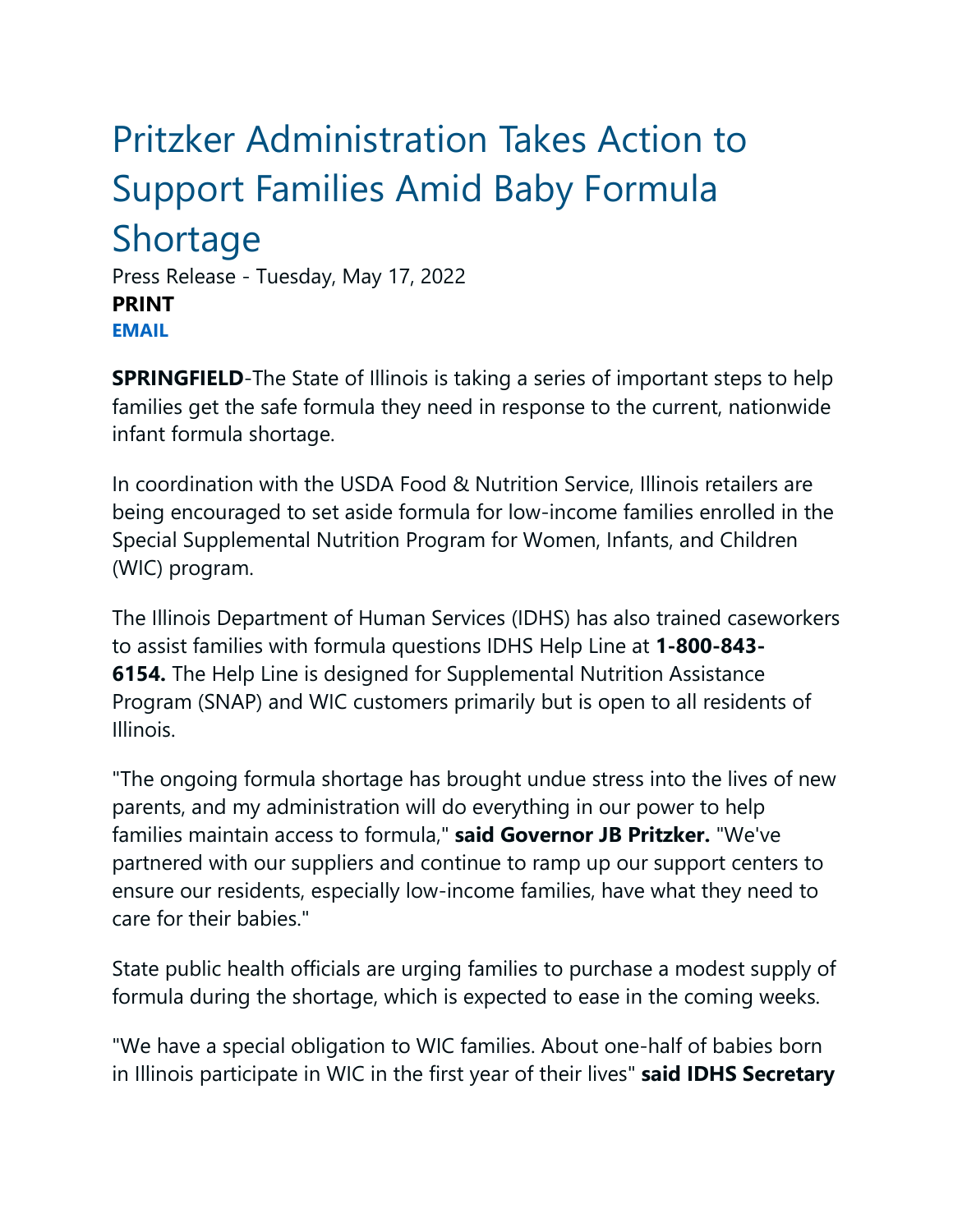**Grace B. Hou.** "We will continue to do everything possible to safeguard their development and access to safe, nutritious formula."

As of March 2022, there were 43,568 infants active on the WIC program.

"We understand that the ongoing recall leaves parents and caregivers very concerned about how they will feed their babies and children with rare diseases and conditions who rely on formula," **said IDPH Acting Director Dr. Amaal Tokars.** "We want to remind families during this time to avoid attempting to make 'homemade' formula, or to hoard supplies of formula from stores."

The formula shortage has been caused by a combination of issues. In mid-February, the FDA recalled products from several brands of baby formula produced by Abbott Laboratories, including some types of Similac, Alimentum and EleCare after babies became sick from consuming them.

Supply chain problems associated with the pandemic have also played a role in the shortage. Since February, the IDHS WIC unit has been troubleshooting related customer concerns, but with today's statewide hotline expansion, IDHS hopes to support many more families to obtain the formula they need.

Illinois contracts with Mead Johnson, the Chicago-based manufacturer of "Enfamil" to exclusively supply standard infant formulas for Illinois' WIC customers. Mead Johnson has ramped up production of its two most used products by over 10% in March and April and 60% in May as compared to pre-recall.

IDHS is working closely with Mead Johnson, retail vendors statewide, and Catholic Charities to ensure all families, and especially those in the WIC program, can access formula.

Illinois offers direct support to WIC-eligible families through a network of 96 local agency providers. Providers include local health departments, community-based organizations, and hospitals.